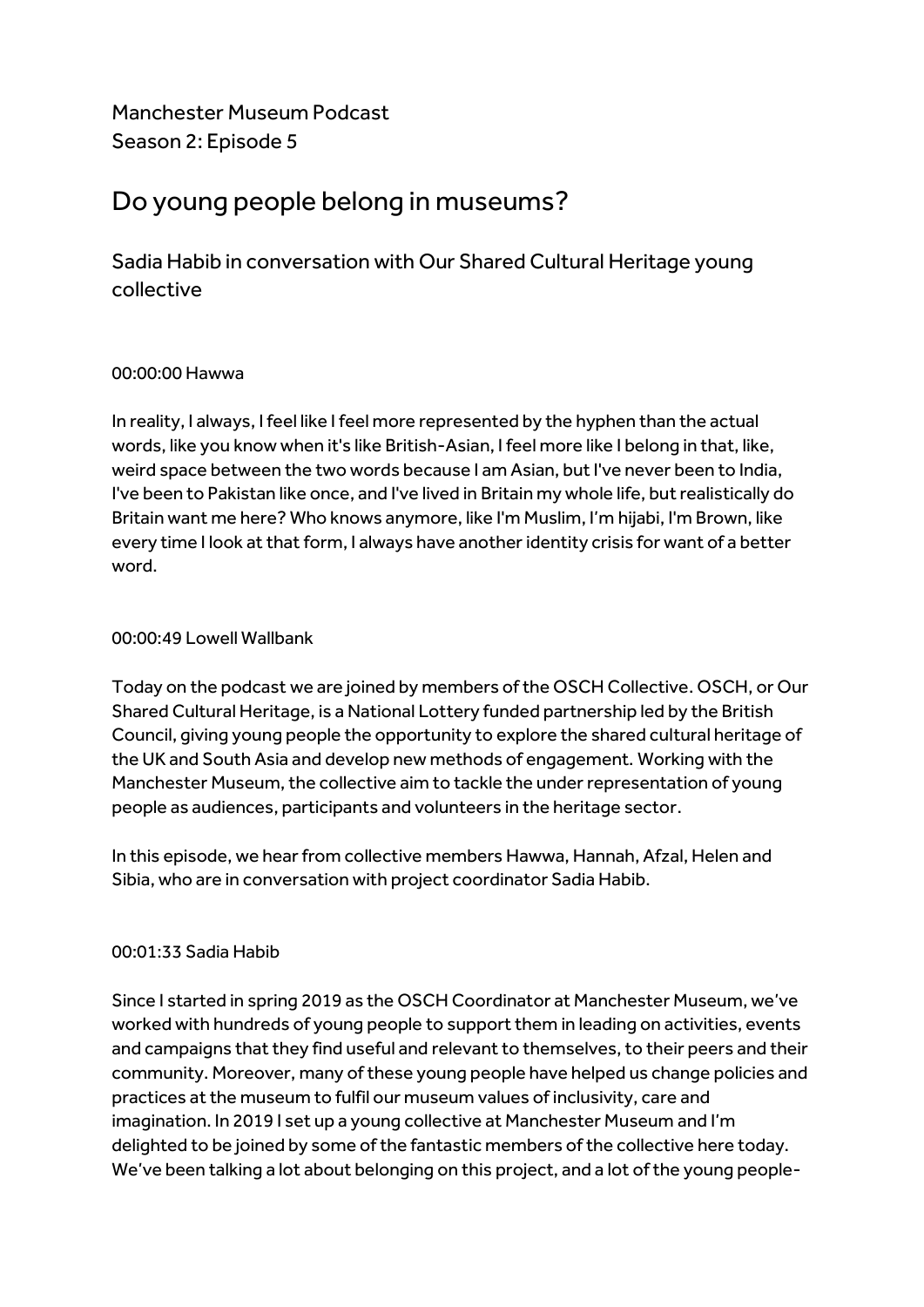led work we do centres around what it means to belong to Britain as a young South Asian person as long as what it means to belong to a museum space. So today, we'll be covering these two key ideas in our conversation.

One of the first questions I want to throw out there to you is what does belonging mean to you? And how does your sense of belonging change, depending on place or space?

## 00:02:48 Hawwa

I think my sense of belonging is conditional on the people that surround me rather than the place I'm in, because to me, belonging just means being comfortable, regardless of whether I'm around people that are of the same identity as me.

# 00:03:02 Hannah

Yeah, same. My sense of belonging is definitely dynamic and it changes all the time. It depends on context and, yeah, I would definitely base it on people rather than places.

# 00:03:15 Afzal

The idea of comfort and the people you're surrounded with, kind of allowing you to belong in the specific spaces. I think that's really interesting because I felt that my time University just generally being surrounded with like-minded people with similar backgrounds and feeling more comfortable and more at home, I guess. Yeah.

### 00:03:37 Hawwa

I just wanted to make a point about Afzal said about Uni and also how I was talking about people making a space rather than the topic that's like being talked about, because I studied history at University and even though I was being taught my own history, it never felt like I belonged in that space because it wasn't constructed for me. It was just constructed about me and even then, it was like quite stereotypical, Eurocentric perspectives of me. Which is why I really liked coming to OSCH because it felt much more comfortable because I was around other, even just other Brown people because I was doing quite white dominated course. And even the lecturers teaching me my history weren't from that background. So, there was this weird, like, uncomfortable, like binary of, okay, I should feel comfortable because they're teaching me about things I want to learn and it's about my history, like I'm half Indian, half Pakistani, so when we're learning about like partition, it affected both of my sides of my families quite differently. But then, I'm sitting in that classroom and I feel like I can't even ask a question, or I can't say my points because no one will want to listen to me. So yeah, I think even though, I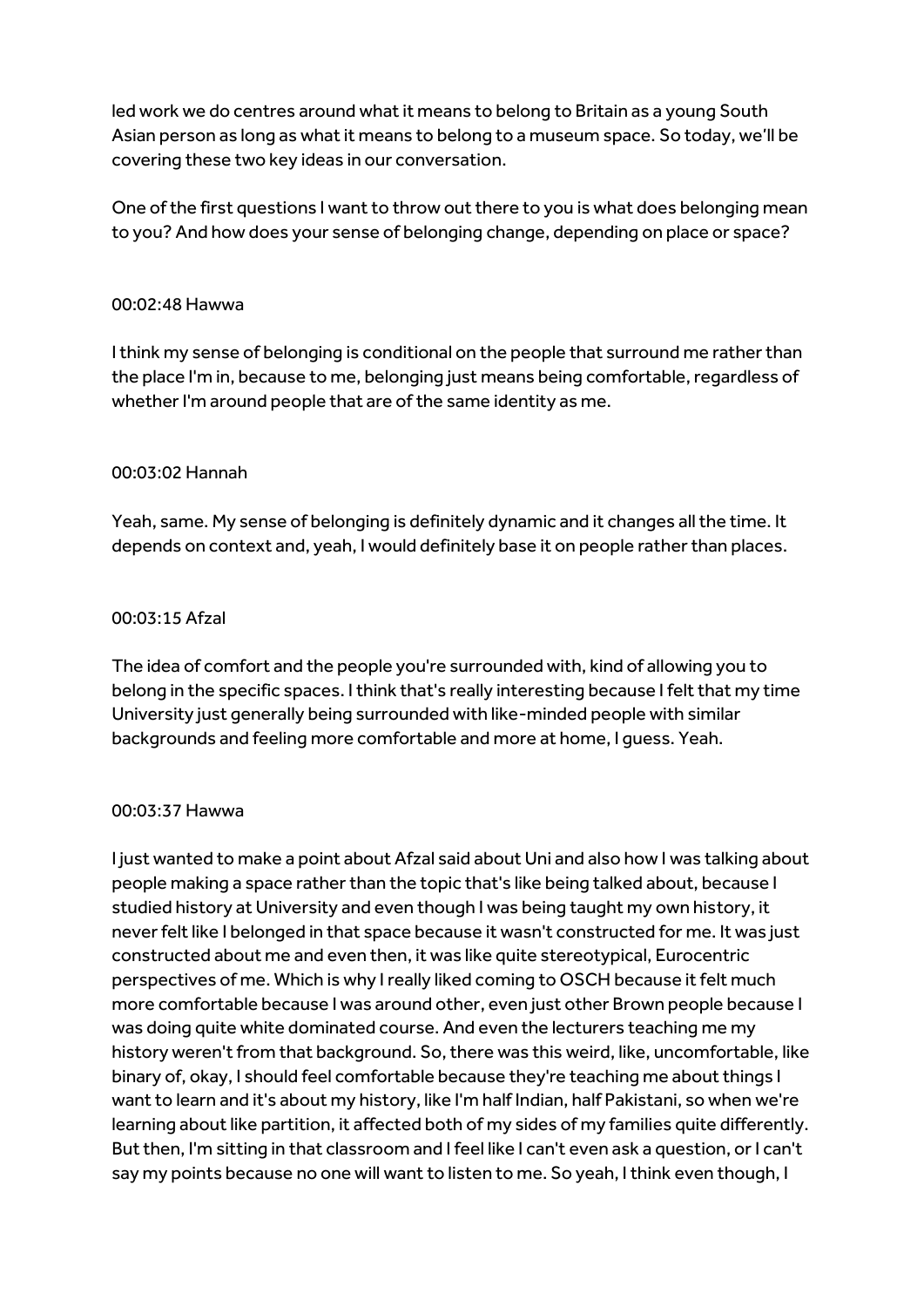used to think that space, being in a space about you was enough to feel belonging until I went to uni, and that just sort of ended that, like, weird illusion that I had, and that's why I really liked coming to OSCH because it was such a different atmosphere and environment and it felt much more like conducive to discussion in a non-judgmental and very, like, open, progressive, like let's talk about it, in a space where people will actually want to listen to you.

# 00:05:19 Hannah

Yeah, being Spanish and South African-Indian and growing up in a predominantly white city in the UK, and also studying a very white course that was historically developed during colonialism at University. I study geography. I think this also contributes to like my dynamic sense of belonging, and yeah, when I joined OSCH, I think I had, like, an acute flare up of, like, my identity crisis, because I feel like I'm so kind of struggling with claiming these parts of who I am, and whether, like, I even have a right to claim it, just because I feel I've been so removed from it growing up and so, yeah, I kind of worry that I carry this impostor syndrome with me into these spaces, but actually, just being a part of OSCH has made me feel more involved in what constitutes heritage, and it has helped me to nurture my understanding of community and belonging, which also as a person of mixed heritage, actually is something that we really struggle with.

# 00:06:17 Sadia Habib

Thank you so much, Hannah, for that contribution. And, I think one of the main goals for OSCH, for me is exactly what you just said Hannah, for young people and other people who come to our events, for example, to understand identity is complex and evolving and shifting and changing according to different spaces as Hawwa alluded to. I don't think that we can pigeon hole ourselves as just having one single identity, our identities are multiple, especially for young people who are South Asian and British.

I'm going to just bring in Helen here at this point because I know that Helen's identity is really interesting to her sense of belonging because she's got Bangladeshi heritage, and she grew up in Italy and then moved to Manchester. Helen would you like to share a little bit about how you feel about your sense of belonging? Do you belong to Italy? To the UK? Bangladesh? Or all three?

# 00:07:30 Helen

That's a difficult question, I feel like belonging feels natural and you feel included and not forced to fit in, so for me it's more about acceptance of people for who they are, and, they got into Italy, only few people seem to appreciate my heritage. And so, in here, like I was really amazed on how people are like, inclusive with one another and I felt like a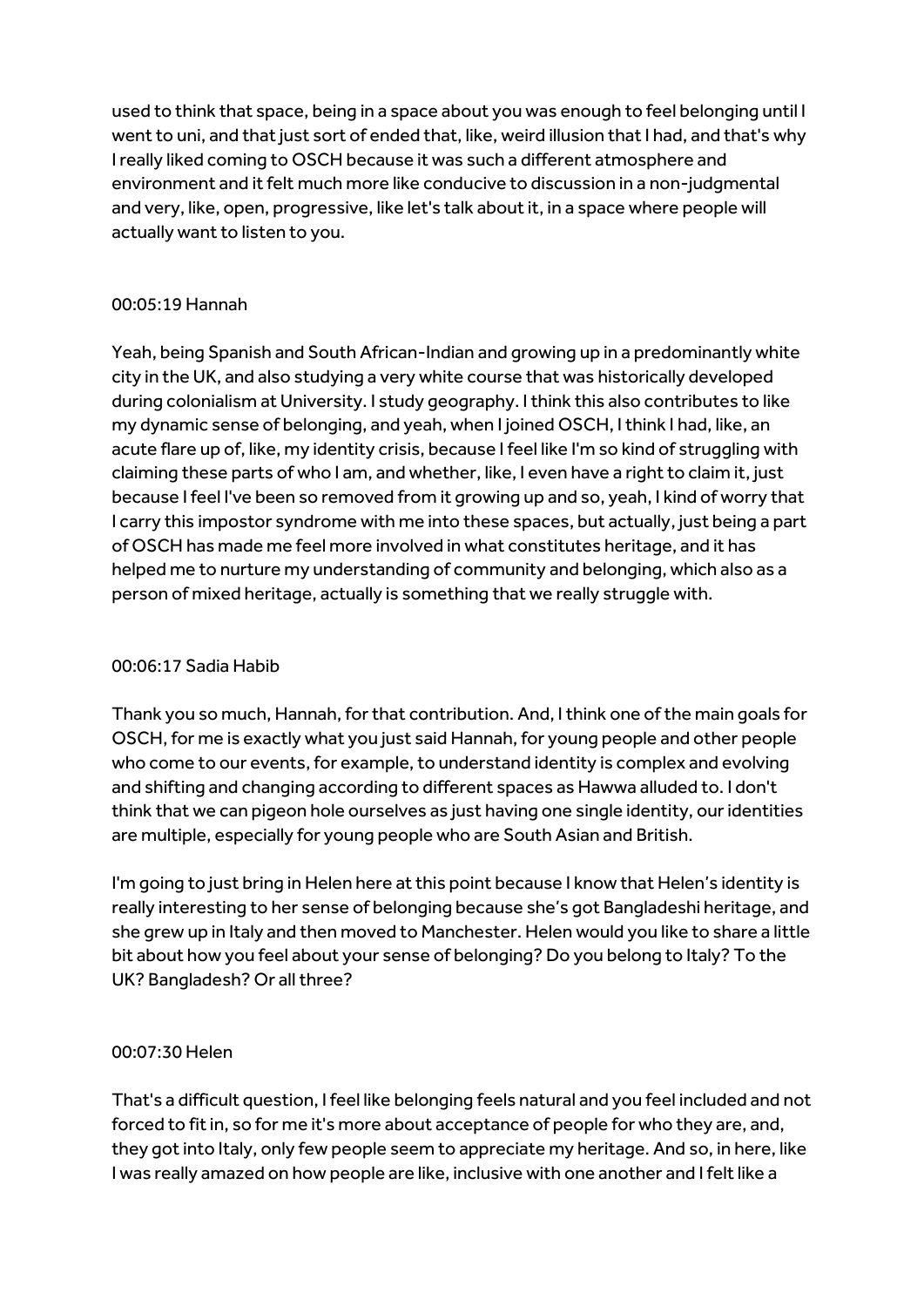little bit segregated in Italy, so yeah, it is a little bit difficult with Bangladeshi and South Asian heritage because I don't really speak about much, but thanks to the OSCH and the Ananna, I took a more interest and I also got my DNA test and I feel like it's more than I thought it would be, more yeah.

# 00:08:53 Sadia Habib

That's so interesting, Helen, why do you think if you don't mind me asking, why do you think prior to OSCH, before getting involved in OSCH, you didn't really reflect upon or explore, or think about your Bengali heritage as much as you now do?

# 00:09:09 Helen

Like, I felt ashamed to be a South Asian girl and I was much ridiculed for my skin colour and my traditions. And so yeah, I thought that I had to change for them, but for me belonging, it's like you have to accept yourself and, you be you.

# 00:09:42 Sadia Habib

That's really, that's really, really sad and I'm sorry you had to go through that, and I think you're not alone there, Helen. I think so many young people, if I think about my nieces and my nephews as well, they have that same experience where they go to school and they encounter racism and a Eurocentric curriculum, so they leave school, or they come out of school feeling that they've not really, fully explored their heritage, or it's not being valued or celebrated, and perhaps even like you said, feel shame about being South Asian and having this whole different heritage, whether it be Bengali, Sri Lankan, Pakistani, Indian and so on. So I think spaces like OSCH as Hannah and Hawwa have alluded to already are really important for young people like yourself, Helen, to explore your heritage, and celebrate it, and look at the complexities, and think about it critically as you have been doing with some of the other young people when you've been exploring colourism, for example, so it's looking at your own community critically, but also the outside world and other communities and how they intersect, or influence, or disrupt your sense of belonging. So, I'm really, really glad to hear that you guys have found OSCH to be beneficial in this respect because that was one of my very, very big goals from the beginning to make sure that young people, like yourselves get to really, really reflect upon, and discuss aspects of heritage, and culture, and identity, and belonging in ways that are complex and move away from, like, simple stereotypes that often we feel like society thrusts upon us.

Right, I'm going to bring Sibia in at this point. Sibia, would you like to share something about your thoughts on belonging, belonging to Oldham, belonging in the University like Hawwa and Hannah mentioned?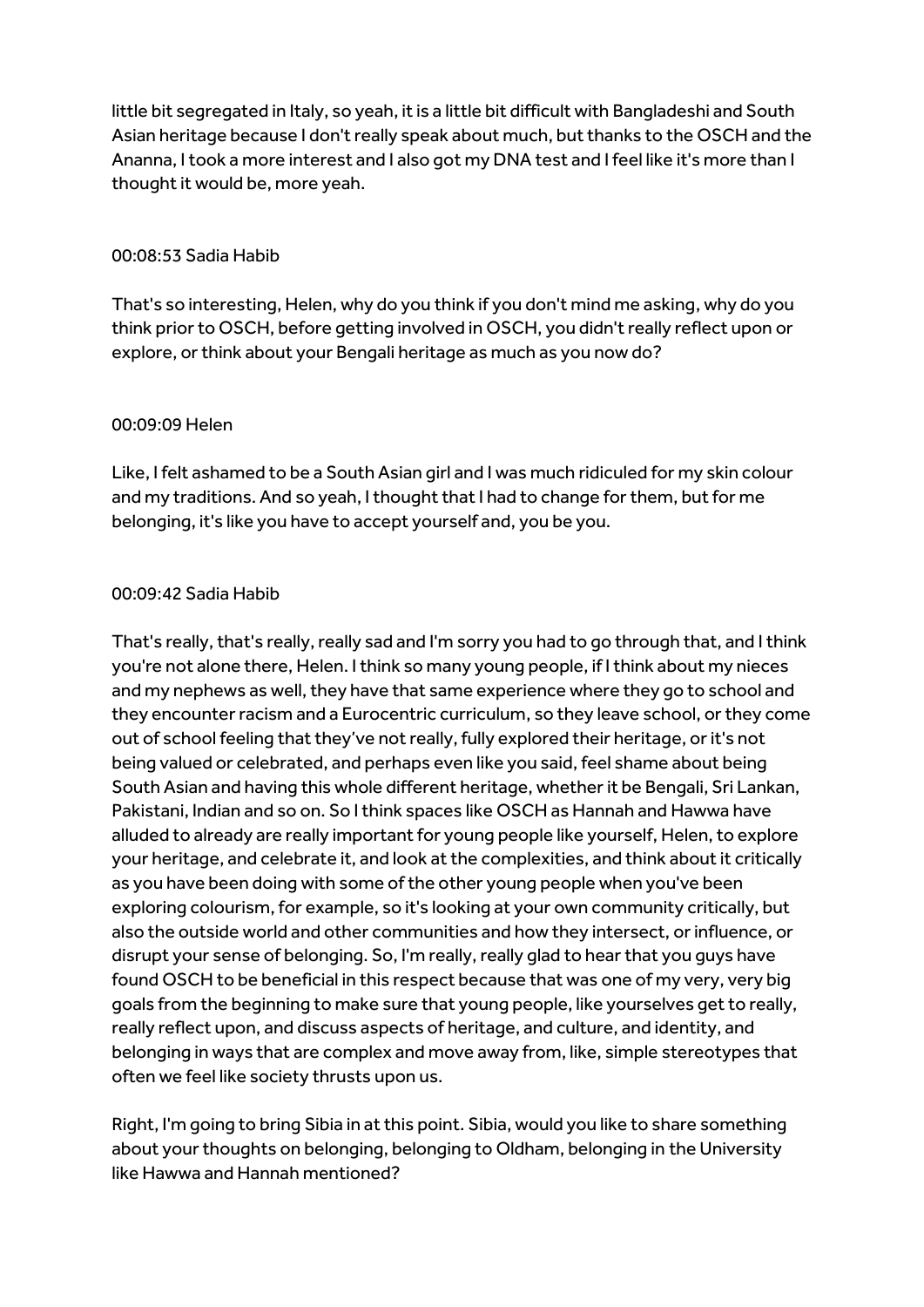#### 00:11:57 Sibia

As I say, and like Hawwa, I also studied history and we had quite similar experiences in the sense like we were often quite, the only, like, person of colour in history, and you felt like that sort of pressure to be a voice of all South Asia, which it shouldn't be the case because my view wouldn't be like same as everyone else view, would it? So, like I just, I guess that those times at uni, I didn't really feel like I belonged in those spaces, and I just didn't feel like I should speak in those spaces either, because they just didn't feel as comfortable. But then, like with OSCH, then is like a space with all of us, that speak about our own views and work on projects that we want to work on, or not because we're told you work on, that's what, that's my highlight with working as part of OSCH, so I really like how we have quite like, a lot of autonomy, like what we want to work on, what we want to talk about, what we want to share, who you want to involve with our projects, and that's something that's really key with working with young people.

### 00:13:04 Sadia Habib

Thank you Sibia. Hannah, I have a question for you about the different array of ethnicities that you referred to. So, how do you feel about labels like 'mixed heritage', and do you relate to a label like 'mixed heritage'? And the second part to my question, is the different ethnicities you mentioned, do you feel a stronger affinity to any of those or not?

#### 00:13:32 Hannah

So yeah, I definitely like to prefer to identify myself as mixed heritage, I have a mixed race because, I'm not sure if, I can't remember his name, but he does the hashtag #BothNotHalf, and so by saying that he's, like, not half of anything, he's not opening himself up to accusations of not being enough, and so, like I really related with this way that he described being of mixed heritage, and I've neverreally grown up in South Africa, India or Spain. I've only ever grown up in the UK and as I said before, in a very white, predominantly white town, and so I don't know, it's really difficult, I've definitely felt more removed from my dad's side, which is the South African-Indian side, also because he was also very removed from it growing up, because he grew up under apartheid, so he was sent to boarding school in the UK when he was very young and because of that he kind of grew up in Britain and went to uni here, etc., so, I think because he is also felt quite removed from it, I haven't grown up with the cultural traditions on that side really, and also being very far away from relatives, so yeah, it's really difficult question to answer, sorry.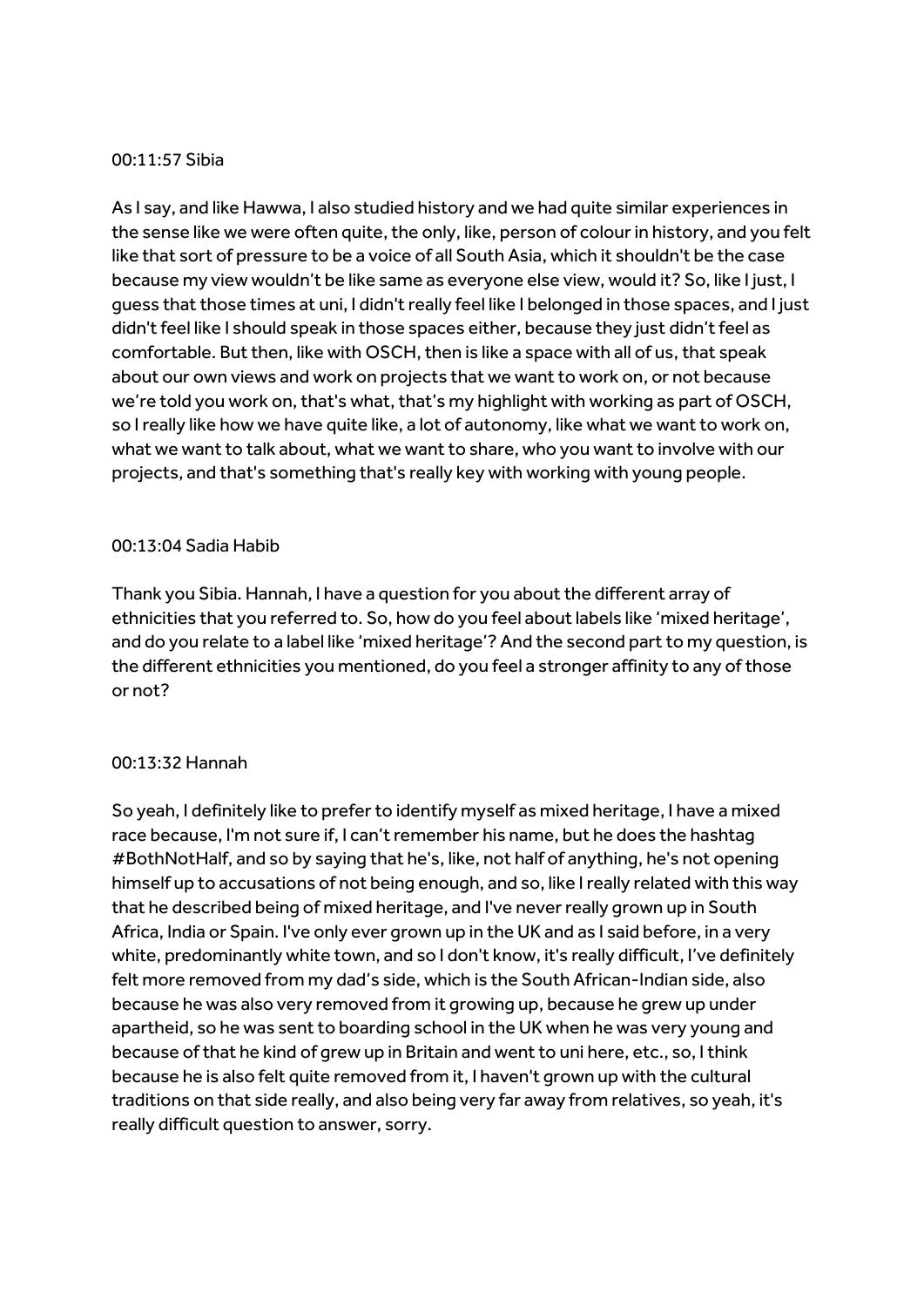#### 00:14:53 Sadia Habib

No, no, that's fine, I think you've answered it really well there by highlighting again, how complex and difficult these topics and discussions on identity and belonging are, they're not as simplistic as society sometimes makes out, so I think it's really important that we're having this conversation and like you said, there's no quick fix answers when people talk about their own identities, but you very nicely led me on to thinking about South Asia and South Asian countries, and I wanted to know if any of you have visited any South Asian countries, and did you feel a sense of belonging there or not?

#### 00:15:34 Afzal

I just recently last summer actually, went to Pakistan for like, the first time in five or six years maybe, and it was a really interesting experience because I got to experience it from, as someone that's like kinda, more firm in my identity, I guess, I felt I was firm identity at the time, before I went actually, but then I had like few little experiences here and there was where it made me genuinely question, you know there's a kind of like cliche diaspora thing, like where do I belong? You know, like kind of existing in this this kind of void of nowhere, neither here nor there. And I went there and everybody just knows that you're not from Pakistan. They can smell the foreignness on you like, I went to a barber's shop for example, and as soon as I sat down, I was completely silent and I just, I'm relatively fluent in my mother tongue, so I just told him I needed a haircut, and the first thing he asked me was, like how long have you been here? Literally, I've never met this man in my life and he's, he just already knew that I was foreign. And another time my parents went to do some clothes shopping and my mum was like haggling like you they do, the kind of give and take of haggling, and the guy said to her, oh, you guys are from the UK, like why you haggling, like you have so much money and I was like, how did he know, like, my parents were brought up in Pakistan so like, they're more native than I am, so it was really interesting to see how people knew we were foreign and kind of had these preconceived notions of who we are, and how much money we have, and how well off we are, I guess, which is not true, cause I'm broke. But yeah, it was really interesting, and then that genuinely made me question like I thought I was firm before that, I thought that yeah, I'm Pakistani, man, but then that trip made me genuinely question everything I am to deep, on a deep level and, like Hannah, I went through an identity crisis too, I guess. I guess we all kinda do at some point, and to carry on from Helen's point, which is really interesting about the kind of self-hatred that comes with these kind of variety of identities, and kind of disliking the South Asian side, or even any kind of side of us that's other, I think it's true I can genuinely, I can relate to that in a deep level, I think most of us can, the idea, you know of not wanting to be Pakistani and not wanting to associate with any identity that's not normal, quote, unquote, normal, which is kind of white British, I guess that's the norm for us to some extent, so, yeah, I can definitely relate to that and it's just still, I'm still in the process of trying to figure stuff out, so I'm not a point where I can comfortably say what I am because I don't know, man, I generally don't know but I'll figure it out one day, maybe.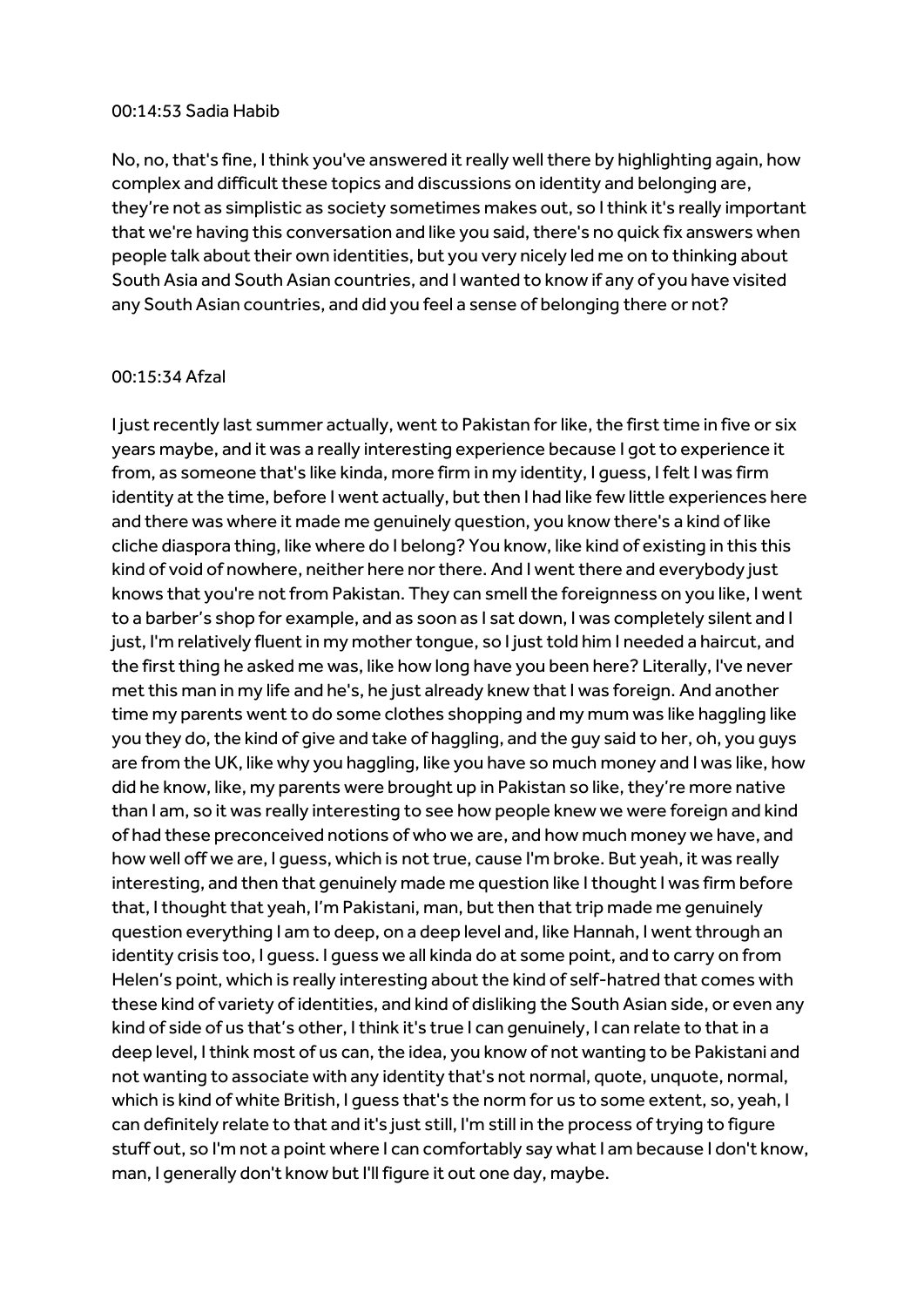#### 00:18:37 Hawwa

I have never been to India, both my parents were brought up in the UK, I have been to Pakistan when I was five, four, maybe, so like, I don't remember at all but even here in like, Brown spaces, I still, I can't even like handle that like, cause I don't feel like a very full South Asian because I can't speak any, I can only speak English like Mum speaks Gujarati at home so I understand it but I can't speak it and if I try it just sounds so wrong coming out my mouth. I'm like this doesn't sound normal, because I'm not used to it so even around friends that speak to Punjabi at home, I'm that girl, I'm literally like that friend that knows nothing, like I don't know what's going on. I can't understand any of the Bollywood references that they're talking about, they're talking to their parents and I have to like try really hard to see if any words are similar to Gujarati, even when sometimes, because I live quite near like a predominantly Asian area and I'll get my bus to college there, and I remember all that I'm like aunties would come up to be an ask me like what time the bus is coming, and like do I know the bus timetable and I would not understand what they're telling me and they would look so ashamed at my like, lack of ability to understand them even though if they spoke in Gujarati to me then maybe I would have understood it, but they just assume that I'd know Urdu and Punjabi because it's like the most common languages, and that always made me feel even more like empty as a South Asian because I would literally sit there and be like, some of my English friends know more like, Urdu and Punjabi than me because they like around it more often than me. So yeah, I would always just sit there and think like, I always say that I'm South Asian but actually makes me a South Asian because for a lot of people here it's their language, like obviously it's about the food and everything like that, but languages what like ties everyone together, and because I can't join that, I'm always the outsider, even in spaces that are meant to be for me. So yeah, it's a weird, I again, I don't know who I am, another identity crisis happening over here.

### 00:20:37 Sadia Habib

I feel like crisis is such a difficult word to use though, because I feel like it is, I don't feel like it is a crisis, I feel like it's the norm and I feel like we've been led to believe that it is a crisis if you don't belong to one place so you don't have one ancestry, one single ethnic identity, we've been kind of socialised into thinking that, but you're having a cultural clash, or you're having a crisis, and I honestly think it's the norm. I think it's more, and it's increasingly becoming the norm to have these different influences and attachments and infinities, and negotiating them in different ways and negotiating the tensions, negotiating the positive aspects, celebrating it, and so on.

I'm now interested in kind of pursuing the second part of discussions that we've had or been having ongoing discussions about the museum sector, the heritage sector, and how you feel about belonging to museums. So, during the preliminary consultation to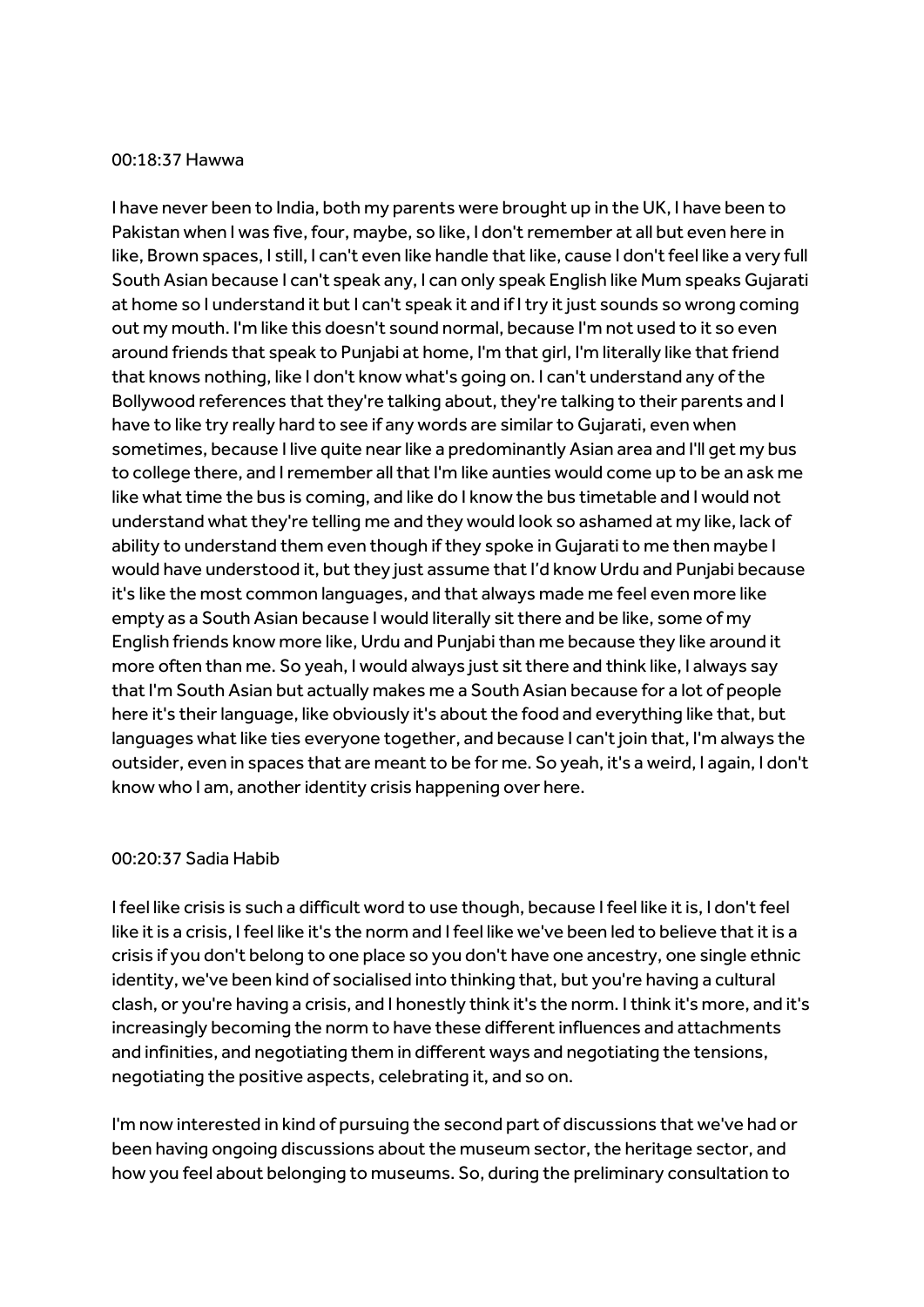pave the way for OSCH, the British Council found that while themes of identity and belonging are important to young people, many young people do not see heritage organisations as sites to explore cultural heritage and perhaps they find that home and community spaces give them more opportunity to share stories about heritage than museums. And was this the case for you guys, pre-OSCH? What was your experience of museums or even belonging to museums?

# 00:22:31 Helen

I thought that it was reserved for high class people, and not for people that come from low or middle people, I don't know how should I call them but, it's more of elitist, think that it is reserved forthe more sophisticated and a little bit pretentious as well. This is the thing.

# 00:23:05 Sadia Habib

So that was your kind of impression pre-OSCH of museums as being pretentious associated with middle classes or upper classes, elitist places. Anybody else, did you have any kind of encounters with the museum or museums and what were your feelings towards museums, or even did you feel like you could belong to a museum? Afzal?

# 00:23:29 Afzal

For me, I guess museums are kind of always been, I've always visited museums, I guess, like all of us through our lives, and I've never felt like I could have a space there or, I don't know. I just felt like they're overwhelmingly white spaces. And, the idea that I could have a job there, just seemed so far-fetched to me. I don't know why, maybe just, yeah, it's really interesting to see, like with OSCH especially, how it kind of exposed me to the possibilities of working within the museum sector, and just, and with things like, I've been having meetings with like Museum Detox and all these different organisations and just seeing how vocal we as people of colour become. I don't know if you become that, maybe I'm just more aware of it, not to say that we were silent before, but I just, it's refreshing and it makes me feel warm inside to see like, these structures being questioned and critiqued, so it's really interesting, I guess. I feel like we're in a state of flux like, things are just changing right now, and it's positive change and I'm here for it. And yeah, it's a nice place to be, but at the same time there is a lot to be done.

# 00:24:49 Sadia Habib

And we're so glad that you're here for it, Afzal, and I'm so, so impressed with all the opportunities you've been taking up all of you, all of you. Some of you on here, on this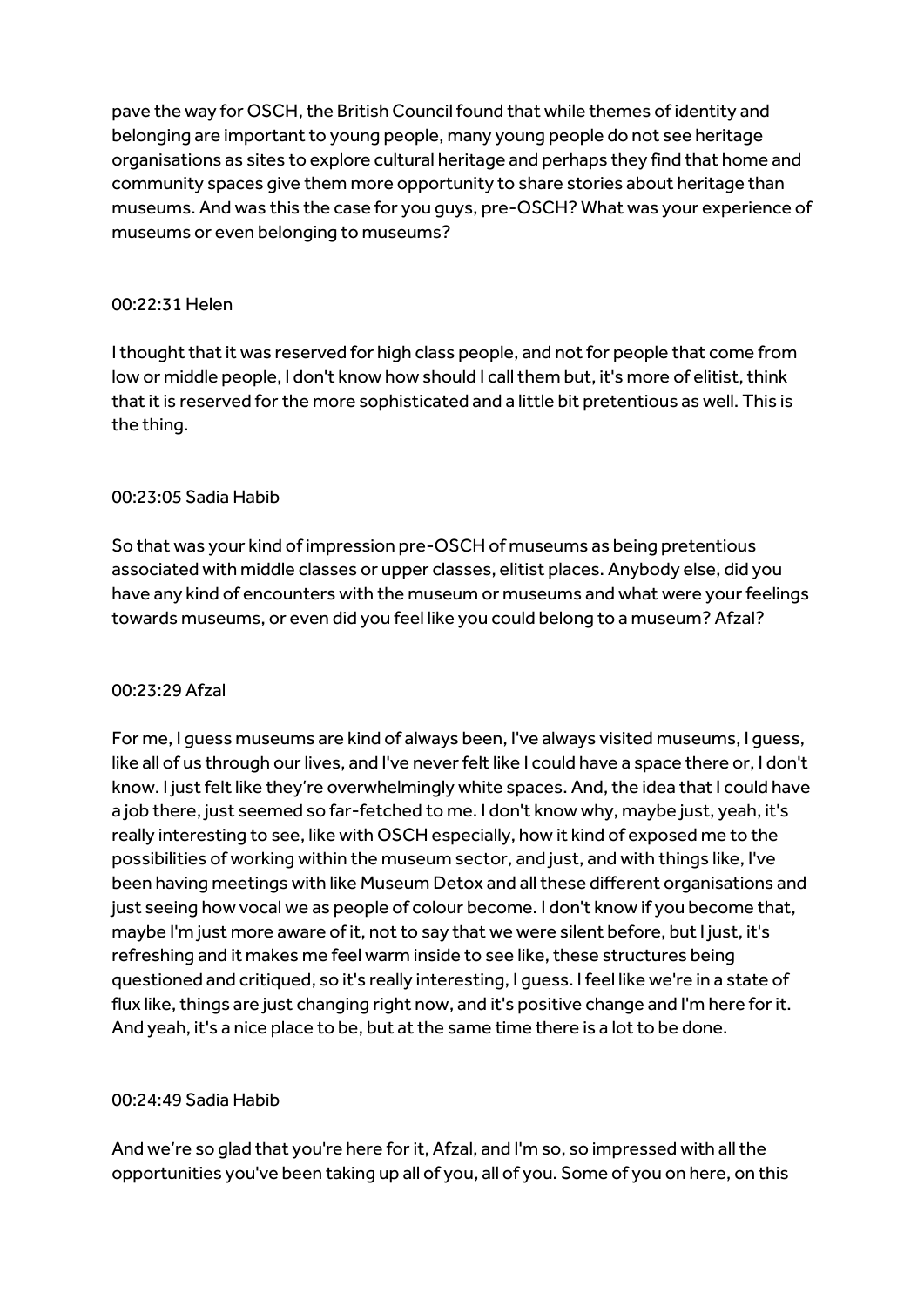call, on this podcast today are actually interns who are being paid to do museum activities and campaigns and events and lead on things that you're interested in and the rest of you are Young Collective members, and with OSCH we are trying to find as many paid opportunities as possible as well, but Afzal, I really like the fact that when you moved to London, you built on your OSCH experience and have started your work experience at the British Museum. That's really fantastic and, like, I'm pleased that it, that this kind of increasing presence of people, of young people of colour in the heritage sector is giving you this warm, fuzzy feeling that's really good. Hawwa?

# 00:25:43 Hawwa

So, I actually wrote my dissertation on public spaces and, like representations of history and one of the things I found in my research even, and it just sort of confirmed that I already felt because I've been going to museums since I was a kid like I've been to so many in so many different like cities, but like Helen said, it's such a like an elitist space where you don't feel like you, even if you're looking at something that belongs to your history or heritage, it doesn't feel like it's written for you, and it doesn't feel like you can engage with it in a very complex way, and I think one of the reasons why I never felt like I could belong in a museum space was because there's such a huge emphasis on like tradition and being professional in the way that you're representing history. And whenever I see something that's not traditional in a history, like or just in a museum space in general doesn't necessarily have to be very historical, it's always framed in like a 'oh my gosh, it's ground breaking creative thing' and I feel like that does a disservice to the way that it's represented because it's still being painted as something other, and like alternate to the common narrative of how we're going to represent in museums. Yeah, it's very pretentious, and I feel, I think that really irritated me because every time I went to a museum, it never, it didn't feel like it was trying to be engaging, like it was just trying to paint the picture of a great institution doing great things, but not really for the people that were going. It was more just like a public facade, which is why OSCH was so nice in comparison because it's literally the opposite of all those things I disliked about museums.

### 00:27:29 Helen

If I can add, like the museums in Italy, you had to pay for the entry. So, imagine from my amazement, when I, like, I can go to the museums in UK like for free, like it wasn't like that in Italy. So, you had to save for everything, school trips are really costly and expensive. So yeah.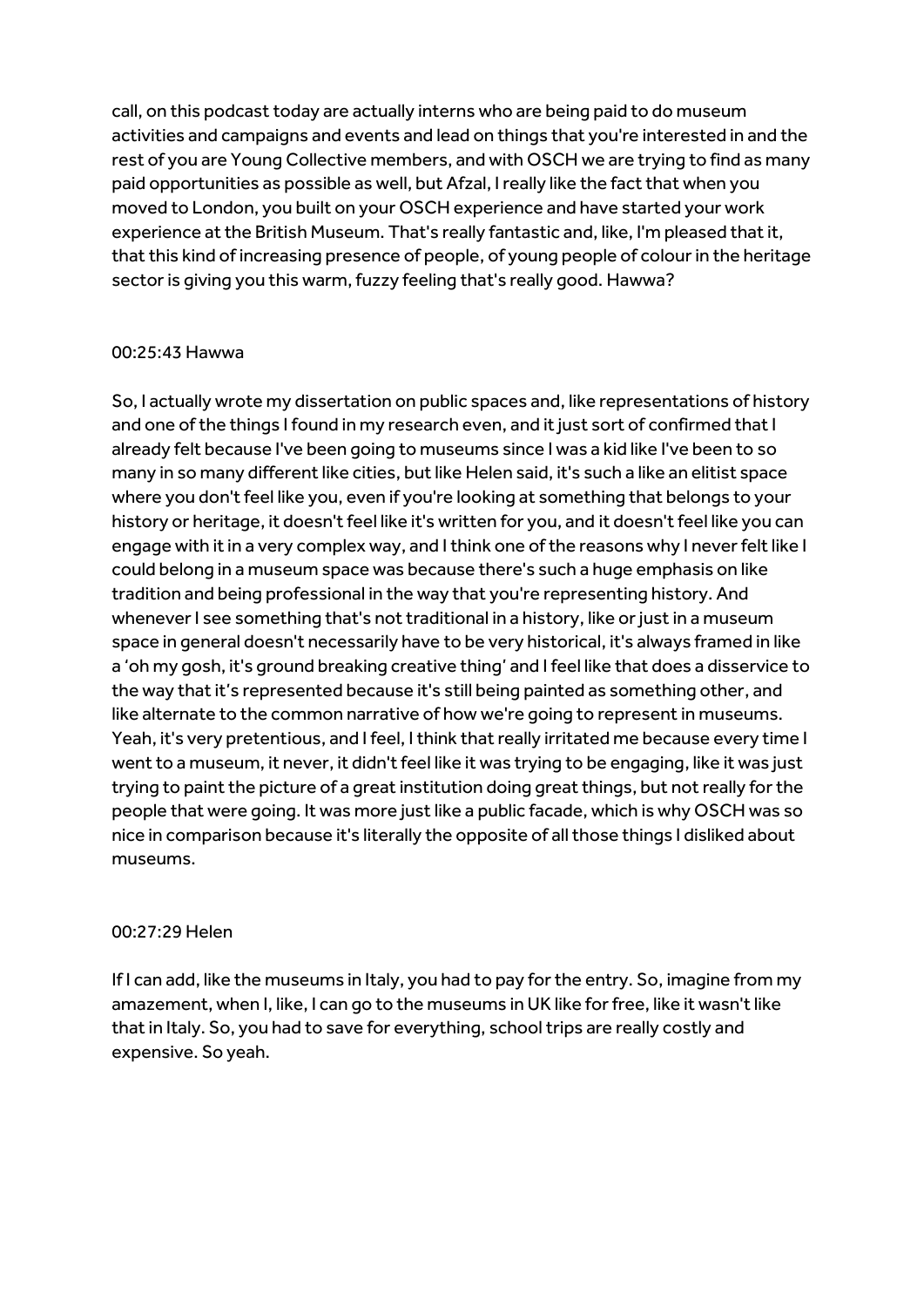# 00:27:58 Sadia Habib

Yeah, that's really, that's a really good point, actually. I think years ago I remember, actually years ago, museums did charge, but then it makes it, it's so much more important to have this change where museums are more accessible for people in terms of finances. Is there anything else that you guys want to add about heritage spaces in museums and how they can increase the sense of belonging for young people of colour? How can it make you feel more comfortable and belong? Hannah?

# 00:28:28 Hannah

I think in terms of promoting intergenerational dialogue in particular like the OSCH Collective, especially for young people, because they face greater risk of social and educational exclusion, and so by including voices from young people, from people of colour, we can raise awareness of the barriers that young people face within their education, the schools, universities, curriculums, as you articulated Hawwa earlier, that the Eurocentric perspective that doesn't often represent them and this can affect young people's self-esteem, which ultimately will affect their sense of belonging as well.

# 00:29:08 Sadia Habib

That's a really good point, thank you Hannah. I think I wholeheartedly agree, I think museums are such important places for young people and young people of colour to critically engaged in dialogue and discussion and interrogate any dominant, kind of mainstream classist, elitist myths about migration, about multi-culturalism, about nation, identity, belonging. And that's a lot of what we've been doing.

To end, it might be quite cool for you guys to maybe all just share a little bit about what your kind of highlight of OSCH been. I'm so glad that you've all had a brilliant OSCH experience and long may that continue. Is there anything in particular that has been a real highlight in terms of making you feel like you can belong to the museum space?

### 00:30:14 Sibia

I got so many highlights, but I think my favourite one is for South Asian Heritage Month like myself, Afzal and [Safi?] hosted an event on Bengali folk music and we shared it with the public and it was so fun. I think the best part was that the reception we got, like, everyone was like 'oh I didn't know this this existed'. I'm like 'yeah, it does and it so popular' and it was just awesome. And yeah, that was my favourite part of OSCH.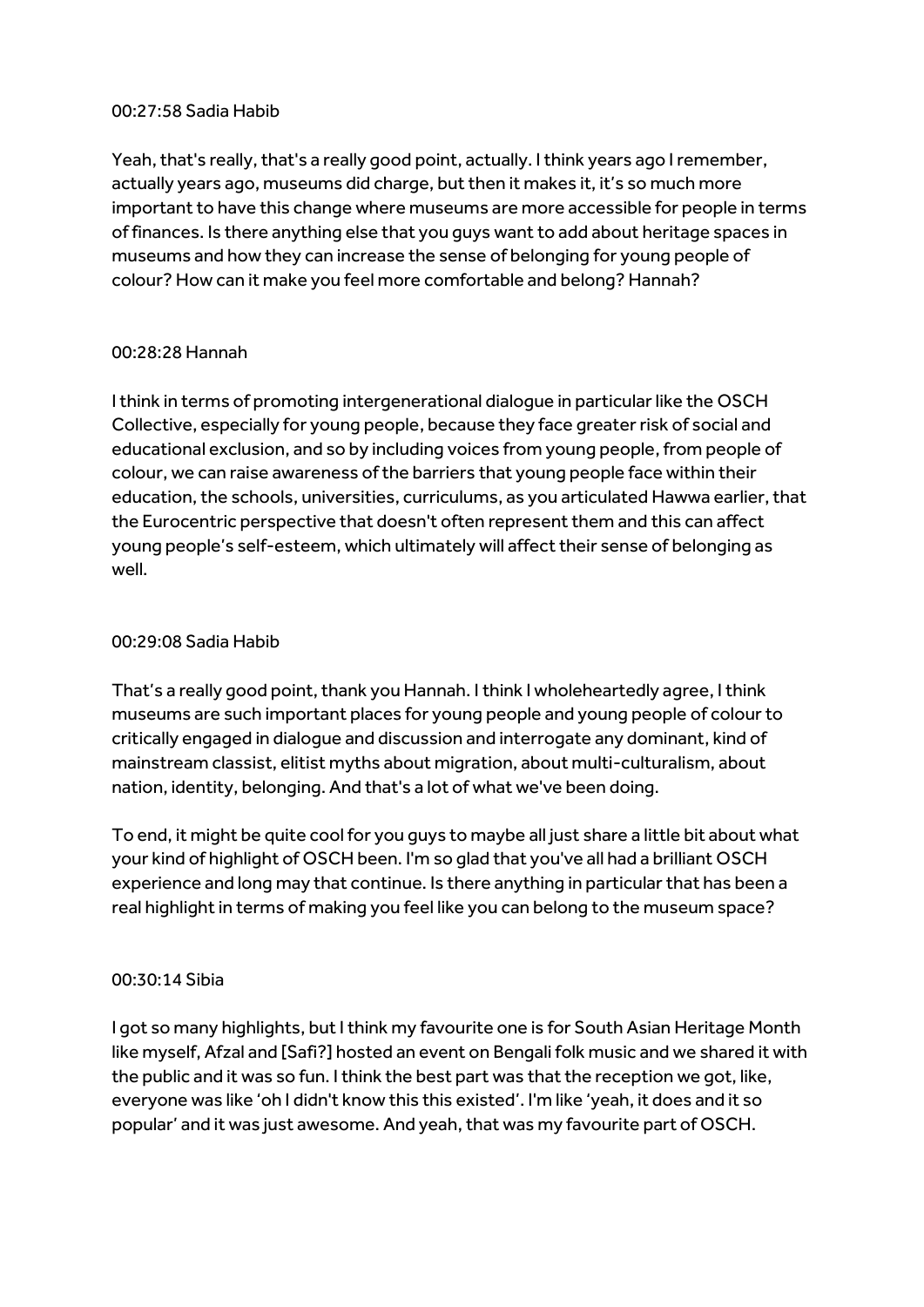## 00:30:42 Sadia Habib

Well done, well done to you guys for organising that. Helen?

# 00:30:47 Helen

For me, the highlight was the colourism workshop, yeah, like I did have the chance to discuss about it with many people and it felt nice, it was like a safe environment where I think I made a lot of friends here as well, so I really, I couldn't expect that from the OSCH or Manchester Museum, I mean the institution like museums.

# 00:31:23 Sadia Habib

You have Helen, certainly made a lot of friends and we're so glad you joined us after the colourism workshops with your Ananna Youth Group, and we love having you as part of the collective, and you don't feel like your new anymore, it feels like you've been with us for a really long time. And Afzal, highlight?

# 00:31:47 Afzal

For me it would be when, pre-COVID, when we actually had in person events and I got to host the multilingual poetry event at the Manchester Museum. That was very cool for me because it's like I've been coming to the Manchester Museum for like a couple years since I moved to Manchester at the time, and it was kind of surreal to be hosting an event there. Yeah, it was like wow like, damn, like I could actually do this, you know? So that was pretty cool.

### 00:32:15 Sadia Habib

That was cool. And I so miss the pre-COVID, us guys meeting in person with everybody, organising planning, doing our events, campaigning, eating, chilling, bant, I miss all that so much. So, I'm really hoping we get to do all that again. Hannah?

### 00:32:41 Hannah

Well, I haven't been with OSCH for very long, but I would just say my highlight is just having this inclusive space where we can have this dialogue and which can enable us to conceptualise what we actually want museums to look like and ultimately, like reimagine them as spaces for young people and diverse people that can feel included.